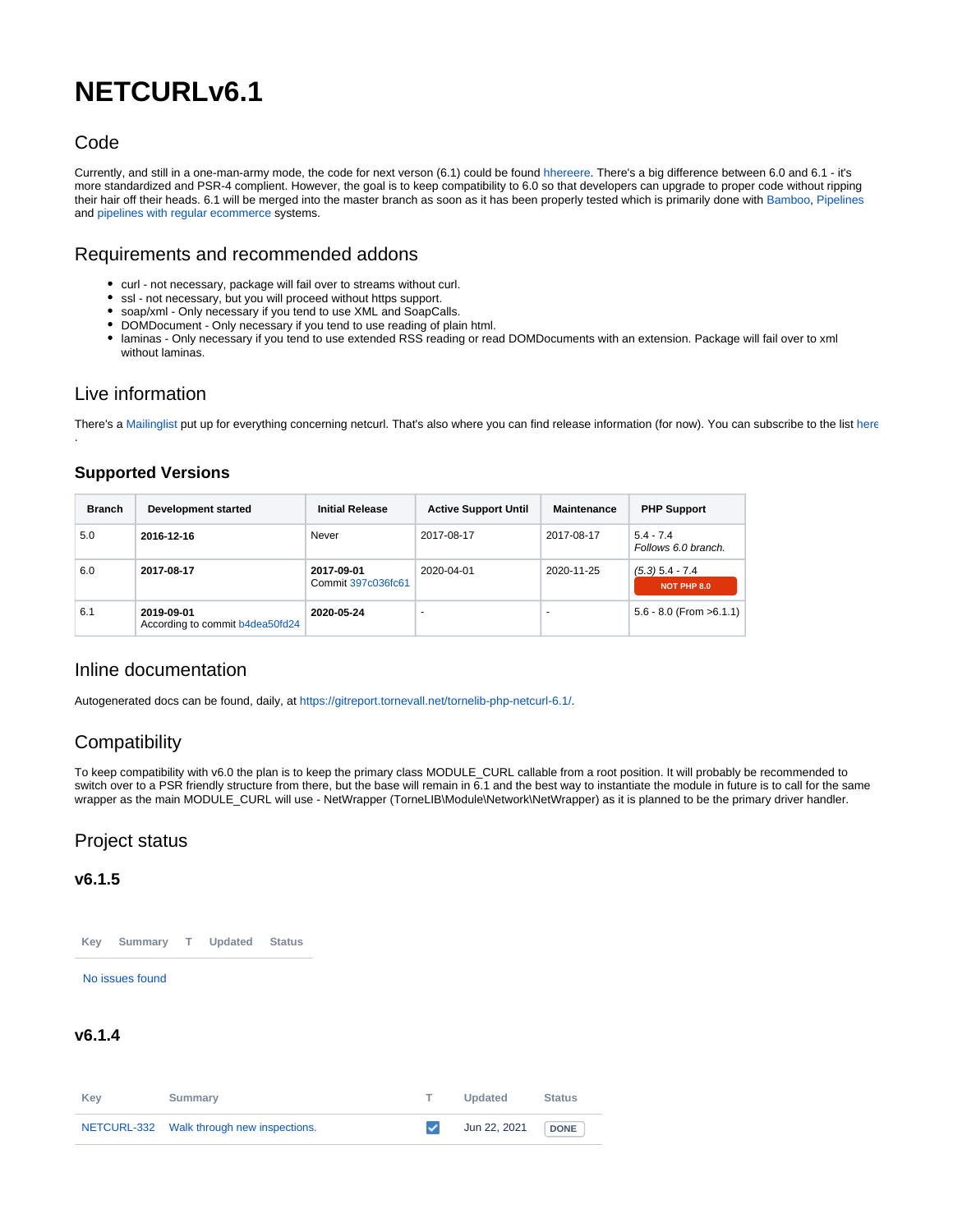| NETCURL-329 Multicurl do not support several identical requests | $\checkmark$ | May 27,<br>2021 | <b>DONE</b> |
|-----------------------------------------------------------------|--------------|-----------------|-------------|
| NETCURL-328 Look up PATCH support.                              |              | May 27,<br>2021 | <b>DONE</b> |

[3 issues](https://tracker.tornevall.net/secure/IssueNavigator.jspa?reset=true&jqlQuery=project+%3D+netcurl+and+fixVersion+%3D+netcurl-6.1.4+AND+status+not+in++%28%22To+Do%22%2C+%22In+Progress%22%29+ORDER+BY+type%2C+updatedDate++&src=confmacro)

#### **Older releases**

| Key                    | <b>Summary</b>                                                                                                                                       | T.           | <b>Updated</b>  | <b>Status</b> |
|------------------------|------------------------------------------------------------------------------------------------------------------------------------------------------|--------------|-----------------|---------------|
| <b>NETCURL-</b><br>323 | Timeout defaults should be flaggable and support millisec, also should native support for timeouts, visually, be<br>passed through the configuration | ✓            | Dec 09,<br>2020 | <b>DONE</b>   |
| <b>NETCURL-</b><br>324 | Avoid using flaggables for timeouts in tests                                                                                                         | ✓            | Dec 09,<br>2020 | <b>DONE</b>   |
| <b>NETCURL-</b><br>320 | setSignature overwriting                                                                                                                             | ✓            | Dec 09,<br>2020 | <b>DONE</b>   |
| <b>NETCURL-</b><br>311 | Simplify setCurlHeader again                                                                                                                         | ✓            | Oct 22,<br>2020 | <b>DONE</b>   |
| <b>NETCURL-</b><br>305 | Verify emptyness only                                                                                                                                | ✓            | Oct 22,<br>2020 | <b>DONE</b>   |
| <b>NETCURL-</b><br>313 | <b>Bitbucket pipelines for PHP 8</b>                                                                                                                 | ✓            | Oct 22,<br>2020 | <b>DONE</b>   |
| <b>NETCURL-</b><br>312 | resetCurlRequest() should not reset custom headers on demand                                                                                         | ✓            | Oct 21,<br>2020 | <b>DONE</b>   |
| <b>NETCURL-</b><br>314 | Default internal timeout must be higher than 8 as 4 for connection timeouts is too low                                                               | ✓            | Oct 14,<br>2020 | <b>DONE</b>   |
| <b>NETCURL-</b><br>308 | Change the way netcurl returns package version information                                                                                           | ✓            | Sep 25,<br>2020 | <b>DONE</b>   |
| <b>NETCURL-</b><br>301 | Use centralized version checker as most of the libraries are only compatible with 5.6 and above                                                      | ✓            | Jul 15,<br>2020 | <b>DONE</b>   |
| <b>NETCURL-</b><br>263 | Add errorhandler for multicurl                                                                                                                       | ✓            | May 27,<br>2020 | <b>DONE</b>   |
| <b>NETCURL-</b><br>258 | <b>NetWrapper MultiRequest</b>                                                                                                                       | ✓            | May 27,<br>2020 | <b>DONE</b>   |
| <b>NETCURL-</b><br>285 | Reinstate Environment but in ConfigWrapper to make wsdl transfers go non-cache vs cache, etc                                                         | $\checkmark$ | May 20,<br>2020 | <b>DONE</b>   |
| <b>NETCURL-</b><br>295 | MultiNetwrapper (+Soap)                                                                                                                              | ✓            | May 12,<br>2020 | <b>DONE</b>   |
| <b>NETCURL-</b><br>278 | setChain in 6.1 should throw errors when requested true                                                                                              | ✓            | May 12,<br>2020 | <b>DONE</b>   |
| <b>NETCURL-</b><br>293 | Try fix proper rss parsing without garbage                                                                                                           | $\checkmark$ | May 09,<br>2020 | <b>DONE</b>   |
| <b>NETCURL-</b><br>280 | proxy support for curlwrapper and wrappers that is not stream wrappers                                                                               | ✓            | May 09,<br>2020 | <b>DONE</b>   |
| <b>NETCURL-</b><br>294 | Make it possible to initialize an empty curlwrapper (without url)                                                                                    | $\checkmark$ | May 09,<br>2020 | <b>DONE</b>   |
| NETCURL-<br>292        | Support basic rss+xml via GenericParser                                                                                                              | ✓            | May 09,<br>2020 | <b>DONE</b>   |
| <b>NETCURL-</b><br>261 | Make sure setAuthentication is a required standard in the wrapper interface                                                                          | $\checkmark$ | May 09,<br>2020 | <b>DONE</b>   |
| <b>NETCURL-</b><br>260 | Current curl implementation is only using GET and no advantage of Config                                                                             | ✓            | May 09,<br>2020 | <b>DONE</b>   |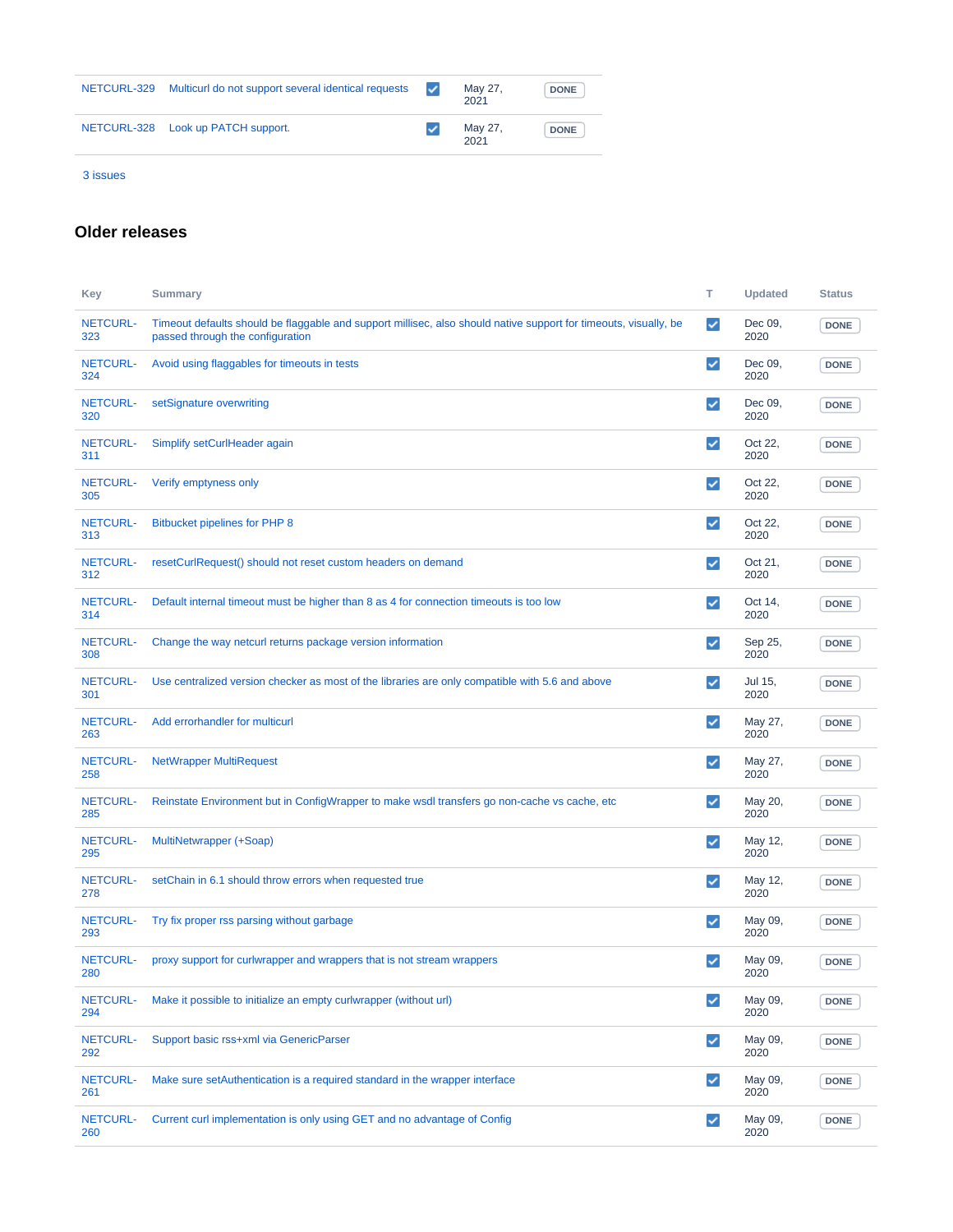| <b>NETCURL-</b><br>288 | Output support for XML in simpler wrappers                                                                                       | ✓            | May 09,<br>2020 | <b>DONE</b> |
|------------------------|----------------------------------------------------------------------------------------------------------------------------------|--------------|-----------------|-------------|
| <b>NETCURL-</b><br>291 | SoapClient must be reinitialized each time it is called                                                                          | ✓            | Apr 27,<br>2020 | <b>DONE</b> |
| <b>NETCURL-</b><br>231 | Move out MODULE_NETWORK to own repo                                                                                              | ✓            | Apr 27,<br>2020 | <b>DONE</b> |
| <b>NETCURL-</b><br>287 | Initialize simplified streamSupport                                                                                              | $\checkmark$ | Apr 25,<br>2020 | <b>DONE</b> |
| <b>NETCURL-</b><br>283 | Use setSignature (?) to make requesting clients set internal clientname/version as userAgent automatically<br>instead of Mozilla | $\checkmark$ | Apr 25,<br>2020 | <b>DONE</b> |
| <b>NETCURL-</b><br>277 | <b>Netwrapper Compatibility Service</b>                                                                                          | ✓            | Apr 25,<br>2020 | <b>DONE</b> |
| <b>NETCURL-</b><br>289 | Open for third party identification rather than standard browser agent                                                           | ✓            | Apr 25,<br>2020 | <b>DONE</b> |
| <b>NETCURL-</b><br>286 | Move driver handler into own class                                                                                               | ✓            | Apr 25,<br>2020 | <b>DONE</b> |
| <b>NETCURL-</b><br>279 | Make sure setOption is useful in NetWrapper and MODULE_CURL or work has been useless                                             | ✓            | Apr 22,<br>2020 | <b>DONE</b> |
| <b>NETCURL-</b><br>234 | Support immediate inclusions of network libraries                                                                                | ✓            | Apr 22,<br>2020 | <b>DONE</b> |
| <b>NETCURL-</b><br>271 | Synchronize with netcurl 6.0 test suites                                                                                         | $\checkmark$ | Apr 22,<br>2020 | <b>DONE</b> |
| <b>NETCURL-</b><br>247 | The way we set user agent in the SSL module must be able to set in parents                                                       | $\checkmark$ | Apr 22,<br>2020 | <b>DONE</b> |
| <b>NETCURL-</b><br>209 | Support stream, when curl is not an option                                                                                       | ✓            | Apr 20,<br>2020 | <b>DONE</b> |
| <b>NETCURL-</b><br>238 | Make setTimeout support ms (curlopt_timeout_ms)                                                                                  | ✓            | Apr 20,<br>2020 | <b>DONE</b> |
| <b>NETCURL-</b><br>259 | High focus on curl (rebuild from 6.0)                                                                                            | ✓            | Apr 20,<br>2020 | <b>DONE</b> |
| <b>NETCURL-</b><br>268 | <b>Add Timeouts</b>                                                                                                              | $\checkmark$ | Apr 20,<br>2020 | <b>DONE</b> |
| <b>NETCURL-</b><br>245 | <b>Reimport soapclient</b>                                                                                                       | $\checkmark$ | Apr 20,<br>2020 | <b>DONE</b> |
| <b>NETCURL-</b><br>244 | Reimport curl module                                                                                                             | ✓            | Apr 20,<br>2020 | <b>DONE</b> |
| <b>NETCURL-</b><br>243 | <b>Reimport SSL helper</b>                                                                                                       | ✓            | Apr 20,<br>2020 | <b>DONE</b> |
| <b>NETCURL-</b><br>276 | Use a natural soapcall with call_user_func_array                                                                                 | ✓            | Apr 20,<br>2020 | <b>DONE</b> |
| <b>NETCURL-</b><br>242 | Disengage from constructor usage                                                                                                 | ✓            | Apr 20,<br>2020 | <b>DONE</b> |
| <b>NETCURL-</b><br>264 | Avoid static constants inside core functions                                                                                     | ✓            | Apr 20,<br>2020 | <b>DONE</b> |
| <b>NETCURL-</b><br>273 | Support driverless environment                                                                                                   | $\checkmark$ | Apr 20,<br>2020 | <b>DONE</b> |
| <b>NETCURL-</b><br>200 | Confirm (by driver) that a driver is really available (update interface with requirements)                                       | $\checkmark$ | Apr 19,<br>2020 | <b>DONE</b> |
| <b>NETCURL-</b><br>227 | Migrate: getHttpHost()                                                                                                           | ✓            | Apr 19,<br>2020 | <b>DONE</b> |
| <b>NETCURL-</b><br>265 | getCurlException(\$curlHandle, \$httpCode) - httpCode is unused. Throw on >400                                                   | ✓            | Apr 17,<br>2020 | <b>DONE</b> |
| <b>NETCURL-</b><br>249 | setAuth for curl                                                                                                                 | ✓            | Apr 17,<br>2020 | <b>DONE</b> |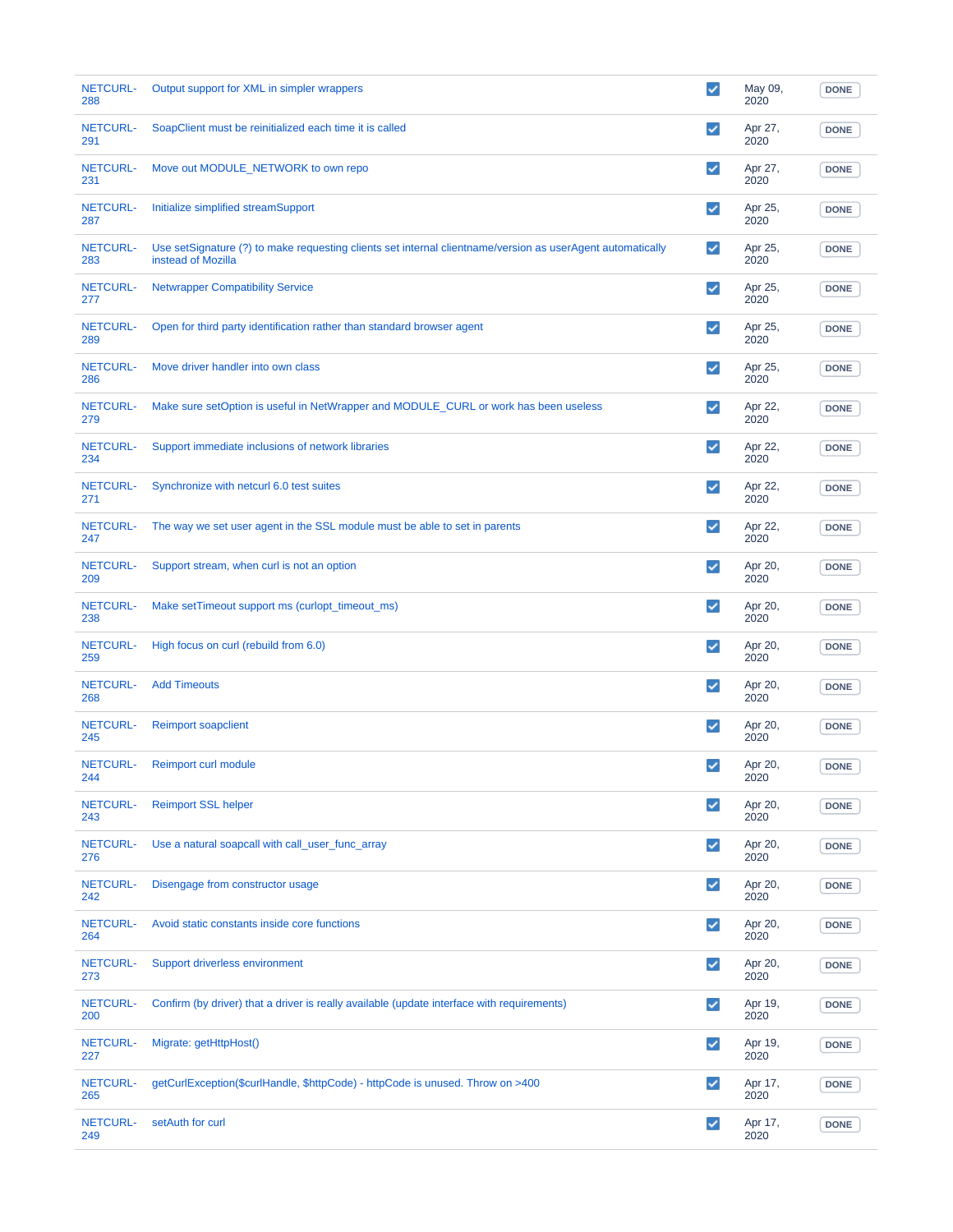| <b>NETCURL-</b><br>251 | setAuth for soap                                                                  | ✓         | Apr 17,<br>2020 | <b>DONE</b> |
|------------------------|-----------------------------------------------------------------------------------|-----------|-----------------|-------------|
| <b>NETCURL-</b><br>269 | Proxy support for stream_context                                                  | ✓         | Apr 10,<br>2020 | <b>DONE</b> |
| <b>NETCURL-</b><br>267 | On http head errors (>400) and non empty bodies                                   | ✓         | Apr 08,<br>2020 | <b>DONE</b> |
| <b>NETCURL-</b><br>255 | Add static list of browsers for user-agent                                        | ✓         | Mar 06,<br>2020 | <b>DONE</b> |
| <b>NETCURL-</b><br>232 | Make exceptions global                                                            | ✓         | Feb 18,<br>2020 | <b>DONE</b> |
| <b>NETCURL-</b><br>225 | <b>NetCURL 6.1</b>                                                                | ГЯ        | Oct 11,<br>2021 | <b>DONE</b> |
| <b>NETCURL-</b><br>325 | Prevent objects to be pushed through multi-instance requests as urls              | o         | Dec 09,<br>2020 | <b>DONE</b> |
| <b>NETCURL-</b><br>319 | setSignature may crash setUserAgent if array is sent into merger                  | ×         | Dec 09,<br>2020 | <b>DONE</b> |
| <b>NETCURL-</b><br>317 | Version data falsely reports 6.1.0 when composer json is missing                  | ×         | Oct 25,<br>2020 | <b>DONE</b> |
| <b>NETCURL-</b><br>316 | Fetching version falsely returns wrong version                                    | ×         | Oct 21,<br>2020 | <b>DONE</b> |
| <b>NETCURL-</b><br>302 | getParsedResponse is used in rare cases (t-auth)                                  | $\bullet$ | Oct 14,<br>2020 | <b>DONE</b> |
| <b>NETCURL-</b><br>309 | Deprecated curldriver is missing proper PHP8 support                              | ×         | Sep 25,<br>2020 | <b>DONE</b> |
| <b>NETCURL-</b><br>310 | Invisible exit code with unit70 for wsdlcache test                                | $\bullet$ | Sep 13,<br>2020 | <b>DONE</b> |
| <b>NETCURL-</b><br>304 | memory exhaustion on lowest php memory limit (resources are no longer resources). | $\bullet$ | Jul 24,<br>2020 | <b>DONE</b> |
| <b>NETCURL-</b><br>246 | Pipeline errors for PHP 7.3-7.4                                                   | ×         | Apr 20,<br>2020 | <b>DONE</b> |
| <b>NETCURL-</b><br>274 | Cached wsdl requests and unauthorized exceptions                                  | $\bullet$ | Apr 20,<br>2020 | <b>DONE</b> |
| <b>NETCURL-</b><br>272 | getSoapEmbeddedRequest() - PHP 5.6+PHP 7.0                                        | o         | Apr 20,<br>2020 | <b>DONE</b> |
| <b>NETCURL-</b><br>226 | PSR4 NetCURL+Network (Phase 1)                                                    | $\bullet$ | Apr 19,<br>2020 | <b>DONE</b> |
| <b>NETCURL-</b><br>230 | Wordpress driver in prior netcurl is lacking authentication mechanisms            | $\bullet$ | Apr 03,<br>2020 | <b>DONE</b> |

[67 issues](https://tracker.tornevall.net/secure/IssueNavigator.jspa?reset=true&jqlQuery=project+%3D+netcurl+and+fixVersion+IN+%28netcurl-6.1.0%2C+netcurl-6.1.1%2C+netcurl-6.1.2%2C+netcurl-6.1.3%29+AND+status+not+in++%28%22To+Do%22%2C+%22In+Progress%22%29+ORDER+BY+type%2C+updatedDate+++&src=confmacro)

# **Backstory**

# **History**

NETCURL is a network library with a backstory in the simplicity to find and extract lists of ip-addresses from websites, utilize them and register them as proxies of different types. In short, NETCURL was once built for the [DNSBL API.](https://docs.tornevall.net/display/TN/DNSBL+API)

#### Present time

NetCURL has changed purpose over time. What was planned to be scraping tool became, thanks to the self selective engine that was added, a tool to automatically fetch and parse data and transform it to standard output arrays/objects. The implementation supported common communications including SOAP and partially PHP built in streams though extra drivers - and it was autoselective. If the primary driver wasn't present, it jumped to next one and so on.